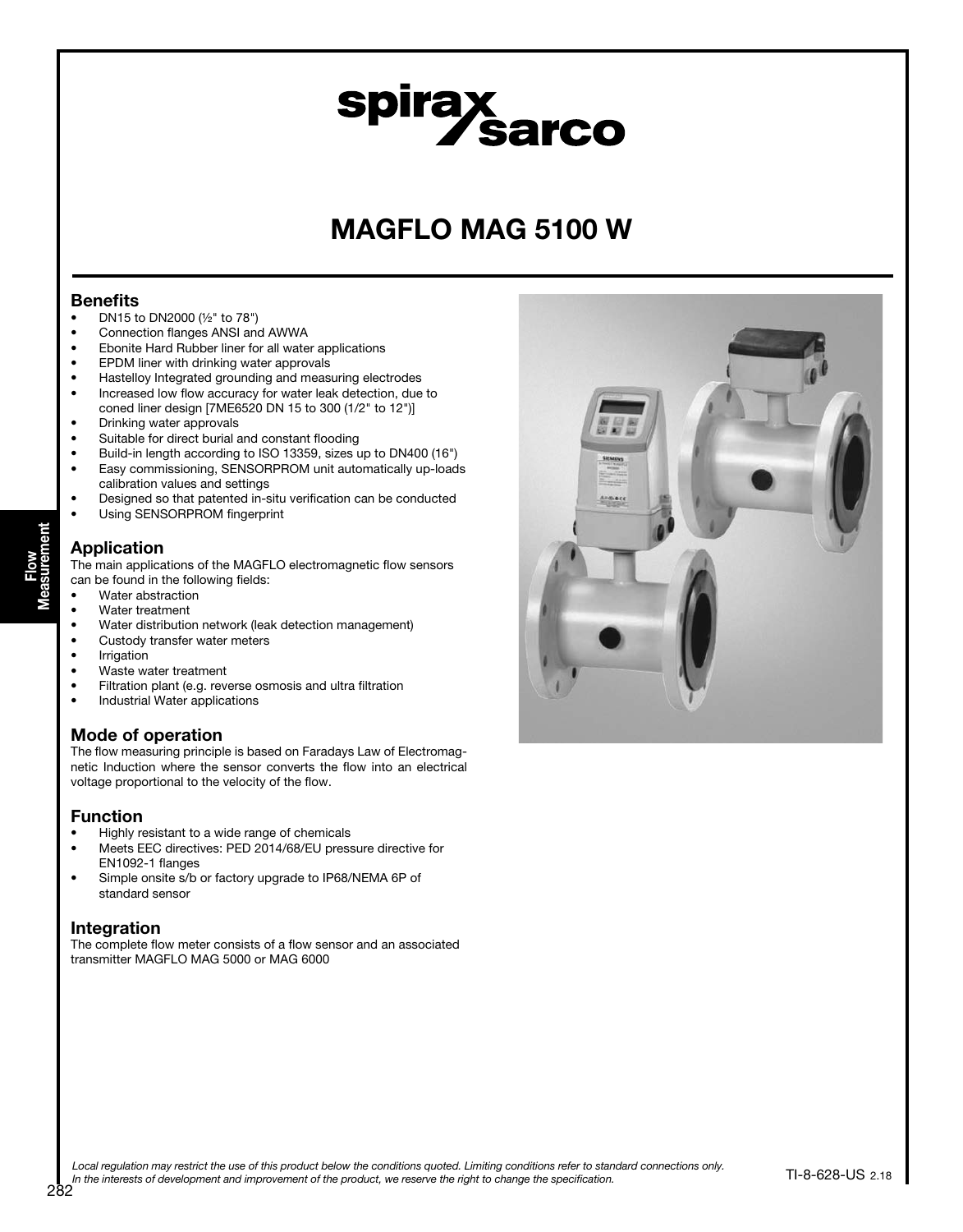|                                                                                                                                               | <b>MAGFLO MAG 5100 W</b>                                                                                                                                                                                        |                     |
|-----------------------------------------------------------------------------------------------------------------------------------------------|-----------------------------------------------------------------------------------------------------------------------------------------------------------------------------------------------------------------|---------------------|
|                                                                                                                                               |                                                                                                                                                                                                                 |                     |
|                                                                                                                                               | <b>Ebonite Liner</b>                                                                                                                                                                                            |                     |
|                                                                                                                                               | <b>Technical Specifications</b>                                                                                                                                                                                 |                     |
| Design                                                                                                                                        | <b>Full Bore Sensor</b>                                                                                                                                                                                         |                     |
| Nominal size                                                                                                                                  | For all sizes DN25 to DN2000 (1" to 78")                                                                                                                                                                        |                     |
| <b>Measuring Principle</b>                                                                                                                    | <b>Electromagnetic Induction</b>                                                                                                                                                                                |                     |
| <b>Excitation frequency</b>                                                                                                                   | DN25 to DN65 (1" to 2.52"): 12.5 Hz/15Hz DN200 to DN1200 (8" to 48"): 3.125 Hz/3.75 Hz<br>DN80 to DN150 (3" to 6"): 6.25 Hz/7.5 Hz<br>DN1400 to DN2000 (54" to 78"): 1.5625 Hz/1.875 Hz                         |                     |
| <b>Process Connection</b>                                                                                                                     |                                                                                                                                                                                                                 |                     |
| Flanges                                                                                                                                       |                                                                                                                                                                                                                 |                     |
| • ANSI B 16.5                                                                                                                                 | Class 150: DN25 to DN600 (1" to 24") Raised face                                                                                                                                                                |                     |
| • AWWA C-207                                                                                                                                  | Class D: DN700 to DN2000 (28" to 78") Flat face                                                                                                                                                                 |                     |
| <b>Rated Operation Conditions</b>                                                                                                             |                                                                                                                                                                                                                 |                     |
| Ambient temperature<br>• Sensor<br>• With Compact transmitter<br>MAG 5000/6000                                                                | -40 to +70°C (-40 to +158°F)<br>-20 to +60 $^{\circ}$ C (-4 to +140 $^{\circ}$ F)                                                                                                                               |                     |
| Operating pressure                                                                                                                            | DN25 to DN50 (1" to 2") / 0.01 to 40 bar (0.15 to 580 psi)<br>DN65 to DN1200 (2.5" to 48") / 0.01 to 16 bar (0.15 to 232 psi)<br>DN1400 to DN2000 (54" to 78") / 0.01 to 10 bar (0.015 to 145 psi)              |                     |
| Enclosure rating<br>• Standard<br>• Option                                                                                                    | IP67 to EN 60529 / NEMA 4x/6 (1 mH <sub>2</sub> O for 30 minutes)<br>IP68 to EN 60529 / NEMA 6P (10 mH <sub>2</sub> O continuously)                                                                             |                     |
| Pressure Drop                                                                                                                                 | Insignificant                                                                                                                                                                                                   |                     |
| Medium conditions                                                                                                                             | Temperature of medium<br>-10 to +70°C {14 to +158°F)                                                                                                                                                            | Flow<br>Measurement |
| <b>EMC</b>                                                                                                                                    | 2014/30/EU                                                                                                                                                                                                      |                     |
| Design                                                                                                                                        |                                                                                                                                                                                                                 |                     |
| Weight                                                                                                                                        | See dimensional drawings                                                                                                                                                                                        |                     |
| Material<br>• Housing and flanges<br>• Terminal box<br>• Measuring pipe<br>$\bullet$ Liner<br>• Electrodes<br>• Grounding electrodes standard | Carbon Steel ASTM A 105, with corrosion-resistant coating<br>Standard Fibre glass reinforced polyamide<br>AISI 304 (1.4301)<br>Ebonite Hard Rubber (hydro carbon resistent)<br>Hastelloy C276<br>Hastelloy C276 |                     |
| <b>Certificates and Approvals</b>                                                                                                             |                                                                                                                                                                                                                 |                     |
| <b>Custody Transfer</b><br>(only together with MAG 5000/6000 CT)                                                                              |                                                                                                                                                                                                                 |                     |
| Approvals                                                                                                                                     | UL General Safety, FM Class 1, Div 2, Groups A, B, C, D, FM Class 1, Zone 2, Groups IIC                                                                                                                         |                     |
| Approvals                                                                                                                                     | NSF/ANSI Standard 61 (Includes Annex G) (Cold Water, US)                                                                                                                                                        |                     |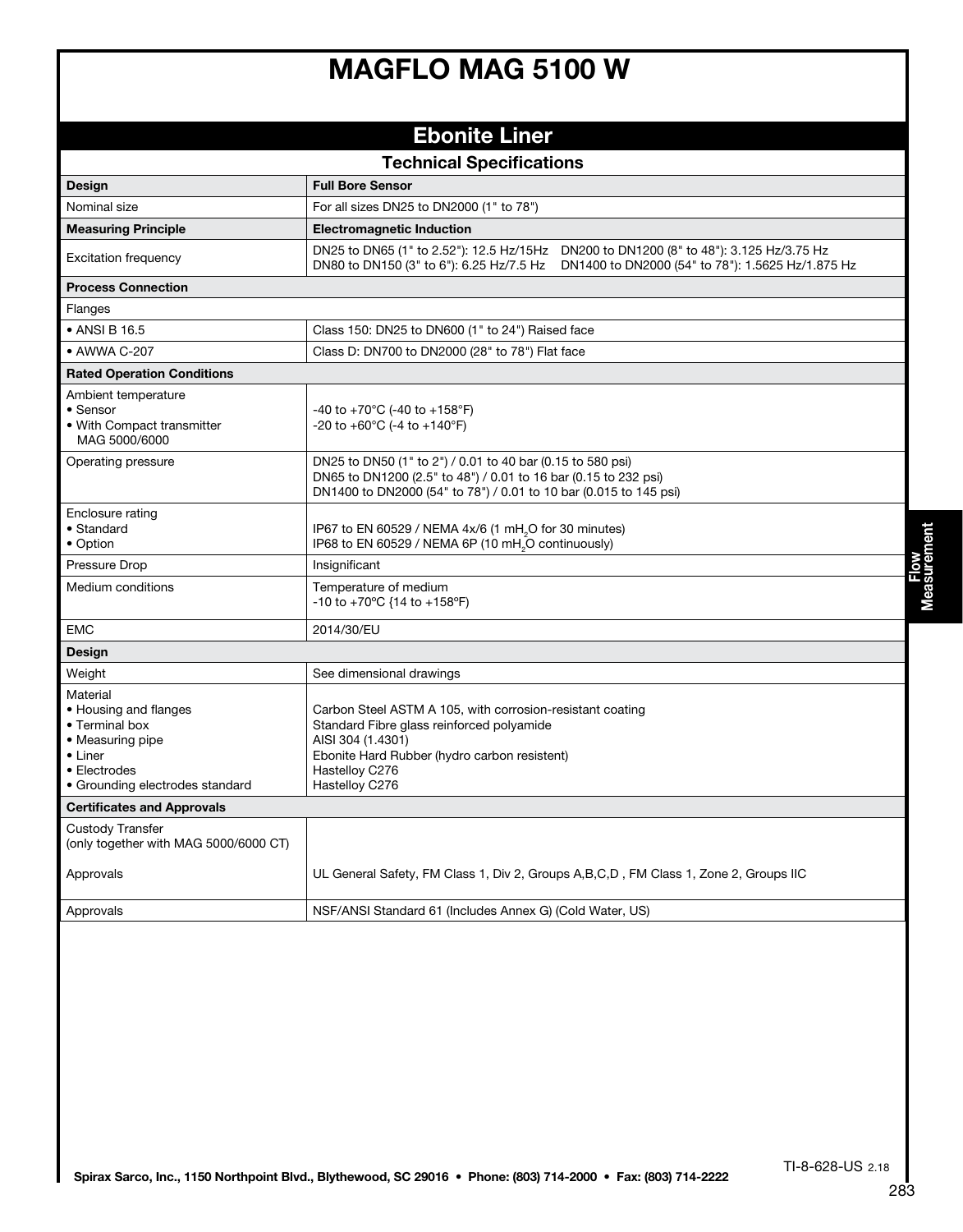|                                                                                                                                       | <b>MAGFLO MAG 5100 W</b><br><b>EPDM Liner</b><br><b>Technical Specifications</b><br><b>Coned Sensor (octagon liner)</b><br><b>Coned Sensor</b><br><b>Full Bore Sensor</b><br>DN15 to DN40 (1/2" to 1.5")<br>DN50 to DN300 (2" to 12")<br>For all sizes DN350 to DN1200<br>(14" to 48")<br><b>Electromagnetic Induction</b><br>DN200 to DN300 (8" to 12"): 3.125 Hz/3.75 Hz<br>DN15 to DN65 (1/2" to 2.5"): 12.5 Hz/15Hz<br>DN80 to DN150 (3" to 6"): 6.25 Hz/7.5 Hz<br>DN350 to DN1200 (14" to 48"): 1.5625 Hz/1.875 Hz<br>Class 150: DN15 to DN300 (1/2" to 12") Flat face DN350 to 600 (14" to 24") Raised face<br>Class D: DN700 to 1200 (28" to 48") Flat face<br>-40 to +70°C (-40 to +158°F)<br>-20 to +60 $^{\circ}$ C (-4 to +140 $^{\circ}$ F)<br>DN15 to DN40 (1/2" to 1.5") / 0.01 to 40 bar (0.15 to 580 psi)<br>DN50 to DN300 (2" to 12") / 0.03 to 20 bar (0.44 to 290 psi)<br>DN350 to DN1200 (14" to 48") / 0.01 to 16 bar (0.015 to 232 psi)<br>IP67 to EN 60529 / NEMA 4x/6 (1 mH <sub>2</sub> O for 30 minutes)<br>IP68 to EN 60529 / NEMA 6P (10 mH <sub>2</sub> O continuously)<br>DN15 to DN25 (1/2" to 1"): Max 20 mbar (0.29 psi) at 1 m/s (3 ft/s)<br>DN40 to DN300 (2" to 12"): Max 25 mbar (0.36 psi) at 3 m/s (10 ft/s)<br>DN350 to DN1200 (14" to 48") Insignificant<br>Temperature of medium<br>$-10$ to $+70^{\circ}$ C {14 to $+158^{\circ}$ F)<br>2014/30/EU<br>See dimensional drawings<br>Carbon Steel ASTM A 105, with corrosion-resistant coating<br>Standard Fibre glass reinforced polyamide |  |
|---------------------------------------------------------------------------------------------------------------------------------------|-------------------------------------------------------------------------------------------------------------------------------------------------------------------------------------------------------------------------------------------------------------------------------------------------------------------------------------------------------------------------------------------------------------------------------------------------------------------------------------------------------------------------------------------------------------------------------------------------------------------------------------------------------------------------------------------------------------------------------------------------------------------------------------------------------------------------------------------------------------------------------------------------------------------------------------------------------------------------------------------------------------------------------------------------------------------------------------------------------------------------------------------------------------------------------------------------------------------------------------------------------------------------------------------------------------------------------------------------------------------------------------------------------------------------------------------------------------------------------------------------------------------------------------|--|
|                                                                                                                                       |                                                                                                                                                                                                                                                                                                                                                                                                                                                                                                                                                                                                                                                                                                                                                                                                                                                                                                                                                                                                                                                                                                                                                                                                                                                                                                                                                                                                                                                                                                                                     |  |
| Design                                                                                                                                |                                                                                                                                                                                                                                                                                                                                                                                                                                                                                                                                                                                                                                                                                                                                                                                                                                                                                                                                                                                                                                                                                                                                                                                                                                                                                                                                                                                                                                                                                                                                     |  |
| Nominal size                                                                                                                          |                                                                                                                                                                                                                                                                                                                                                                                                                                                                                                                                                                                                                                                                                                                                                                                                                                                                                                                                                                                                                                                                                                                                                                                                                                                                                                                                                                                                                                                                                                                                     |  |
| <b>Measuring Principle</b>                                                                                                            |                                                                                                                                                                                                                                                                                                                                                                                                                                                                                                                                                                                                                                                                                                                                                                                                                                                                                                                                                                                                                                                                                                                                                                                                                                                                                                                                                                                                                                                                                                                                     |  |
| <b>Excitation frequency</b>                                                                                                           |                                                                                                                                                                                                                                                                                                                                                                                                                                                                                                                                                                                                                                                                                                                                                                                                                                                                                                                                                                                                                                                                                                                                                                                                                                                                                                                                                                                                                                                                                                                                     |  |
| <b>Process Connection</b>                                                                                                             |                                                                                                                                                                                                                                                                                                                                                                                                                                                                                                                                                                                                                                                                                                                                                                                                                                                                                                                                                                                                                                                                                                                                                                                                                                                                                                                                                                                                                                                                                                                                     |  |
| Flanges                                                                                                                               |                                                                                                                                                                                                                                                                                                                                                                                                                                                                                                                                                                                                                                                                                                                                                                                                                                                                                                                                                                                                                                                                                                                                                                                                                                                                                                                                                                                                                                                                                                                                     |  |
| • ANSI B 16.5                                                                                                                         |                                                                                                                                                                                                                                                                                                                                                                                                                                                                                                                                                                                                                                                                                                                                                                                                                                                                                                                                                                                                                                                                                                                                                                                                                                                                                                                                                                                                                                                                                                                                     |  |
| • AWWA C-207                                                                                                                          |                                                                                                                                                                                                                                                                                                                                                                                                                                                                                                                                                                                                                                                                                                                                                                                                                                                                                                                                                                                                                                                                                                                                                                                                                                                                                                                                                                                                                                                                                                                                     |  |
| <b>Rated Operation Conditions</b>                                                                                                     |                                                                                                                                                                                                                                                                                                                                                                                                                                                                                                                                                                                                                                                                                                                                                                                                                                                                                                                                                                                                                                                                                                                                                                                                                                                                                                                                                                                                                                                                                                                                     |  |
| Ambient temperature<br>• Sensor<br>• With Compact transmitter<br>MAG 5000/6000                                                        |                                                                                                                                                                                                                                                                                                                                                                                                                                                                                                                                                                                                                                                                                                                                                                                                                                                                                                                                                                                                                                                                                                                                                                                                                                                                                                                                                                                                                                                                                                                                     |  |
| Operating pressure                                                                                                                    |                                                                                                                                                                                                                                                                                                                                                                                                                                                                                                                                                                                                                                                                                                                                                                                                                                                                                                                                                                                                                                                                                                                                                                                                                                                                                                                                                                                                                                                                                                                                     |  |
| Enclosure rating<br>• Standard<br>• Option                                                                                            |                                                                                                                                                                                                                                                                                                                                                                                                                                                                                                                                                                                                                                                                                                                                                                                                                                                                                                                                                                                                                                                                                                                                                                                                                                                                                                                                                                                                                                                                                                                                     |  |
| Pressure Drop                                                                                                                         |                                                                                                                                                                                                                                                                                                                                                                                                                                                                                                                                                                                                                                                                                                                                                                                                                                                                                                                                                                                                                                                                                                                                                                                                                                                                                                                                                                                                                                                                                                                                     |  |
| Medium conditions                                                                                                                     |                                                                                                                                                                                                                                                                                                                                                                                                                                                                                                                                                                                                                                                                                                                                                                                                                                                                                                                                                                                                                                                                                                                                                                                                                                                                                                                                                                                                                                                                                                                                     |  |
|                                                                                                                                       |                                                                                                                                                                                                                                                                                                                                                                                                                                                                                                                                                                                                                                                                                                                                                                                                                                                                                                                                                                                                                                                                                                                                                                                                                                                                                                                                                                                                                                                                                                                                     |  |
| <b>EMC</b>                                                                                                                            |                                                                                                                                                                                                                                                                                                                                                                                                                                                                                                                                                                                                                                                                                                                                                                                                                                                                                                                                                                                                                                                                                                                                                                                                                                                                                                                                                                                                                                                                                                                                     |  |
| Design                                                                                                                                |                                                                                                                                                                                                                                                                                                                                                                                                                                                                                                                                                                                                                                                                                                                                                                                                                                                                                                                                                                                                                                                                                                                                                                                                                                                                                                                                                                                                                                                                                                                                     |  |
| Weight                                                                                                                                |                                                                                                                                                                                                                                                                                                                                                                                                                                                                                                                                                                                                                                                                                                                                                                                                                                                                                                                                                                                                                                                                                                                                                                                                                                                                                                                                                                                                                                                                                                                                     |  |
| Material<br>• Housing and flanges<br>• Terminal box<br>• Measuring pipe<br>• Liner<br>• Electrodes<br>• Grounding electrodes standard | AISI 304 (1.4301)<br>Ebonite Hard Rubber (hydro carbon resistent)<br>Hastelloy C276<br>Hastelloy C276                                                                                                                                                                                                                                                                                                                                                                                                                                                                                                                                                                                                                                                                                                                                                                                                                                                                                                                                                                                                                                                                                                                                                                                                                                                                                                                                                                                                                               |  |
| <b>Certificates and Approvals</b>                                                                                                     |                                                                                                                                                                                                                                                                                                                                                                                                                                                                                                                                                                                                                                                                                                                                                                                                                                                                                                                                                                                                                                                                                                                                                                                                                                                                                                                                                                                                                                                                                                                                     |  |
| Custody Transfer<br>(only together with MAG 5000/6000 CT)                                                                             |                                                                                                                                                                                                                                                                                                                                                                                                                                                                                                                                                                                                                                                                                                                                                                                                                                                                                                                                                                                                                                                                                                                                                                                                                                                                                                                                                                                                                                                                                                                                     |  |
| Approvals                                                                                                                             | UL General Safety, FM Class 1, Div 2, Groups A, B, C, D, FM Class 1, Zone 2, Groups IIC                                                                                                                                                                                                                                                                                                                                                                                                                                                                                                                                                                                                                                                                                                                                                                                                                                                                                                                                                                                                                                                                                                                                                                                                                                                                                                                                                                                                                                             |  |
| Approvals                                                                                                                             | NSF/ANSI Standard 61 (Includes Annex G) (Cold Water, US)                                                                                                                                                                                                                                                                                                                                                                                                                                                                                                                                                                                                                                                                                                                                                                                                                                                                                                                                                                                                                                                                                                                                                                                                                                                                                                                                                                                                                                                                            |  |
|                                                                                                                                       |                                                                                                                                                                                                                                                                                                                                                                                                                                                                                                                                                                                                                                                                                                                                                                                                                                                                                                                                                                                                                                                                                                                                                                                                                                                                                                                                                                                                                                                                                                                                     |  |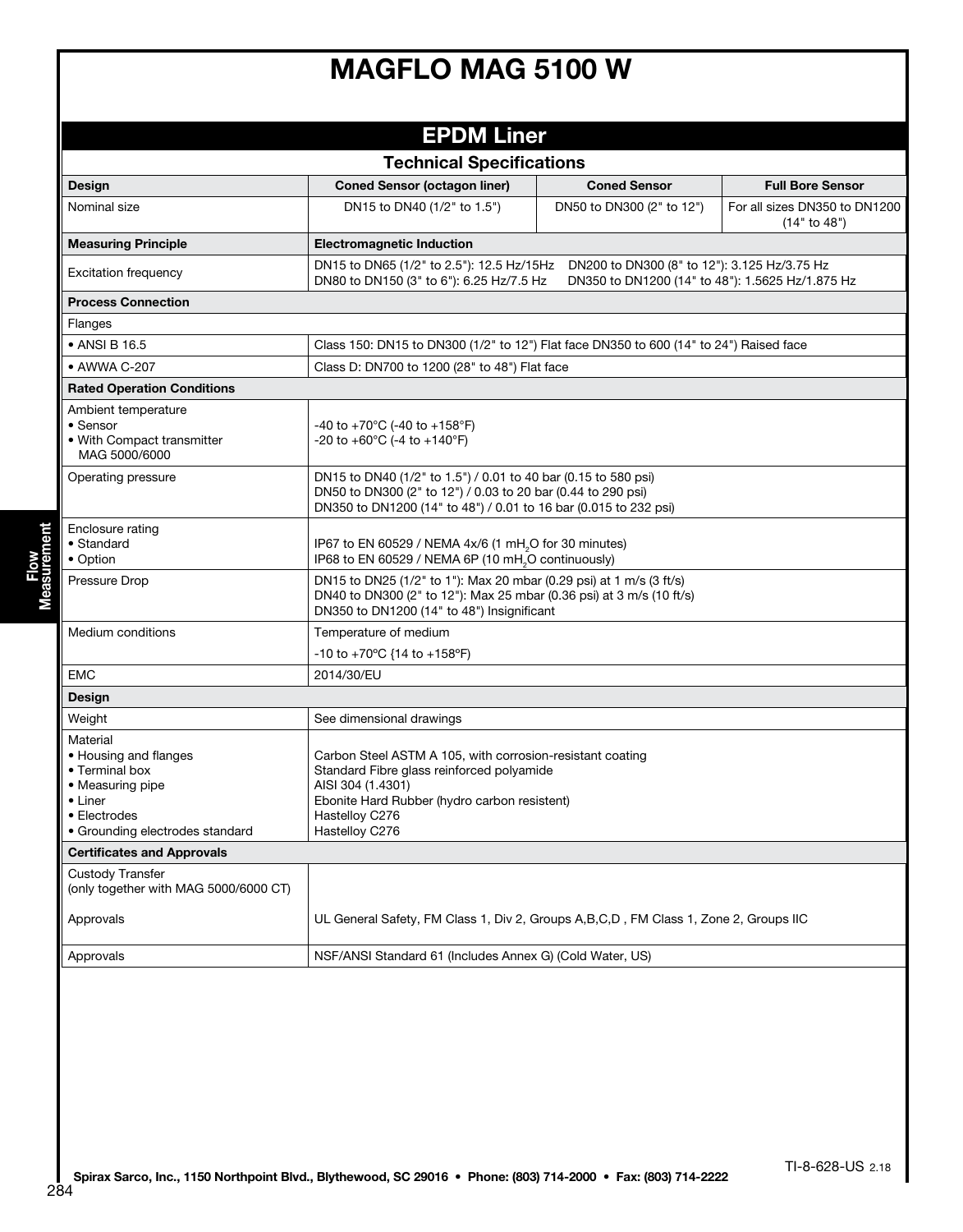### Ebonite Liner



DN25 to DN2000 (1" to 78")

|      | <b>Nominal Size</b>      | A      | L                                 | Weight                            |
|------|--------------------------|--------|-----------------------------------|-----------------------------------|
|      |                          |        | <b>Class 150 /</b><br><b>AWWA</b> | <b>Class 150 /</b><br><b>AWWA</b> |
| [mm] | [inch]                   | [inch] | [inch]                            | $[$ lbs $]$                       |
| 25   | $\mathbf{1}$             | 7.4    | 7.9                               | 11                                |
| 40   | $1\frac{1}{2}$           | 7.8    | 7.9                               | 15                                |
| 50   | $\mathbf{2}$             | 8.1    | 7.9                               | 20                                |
| 65   | $2\frac{1}{2}$           | 8.3    | 7.9                               | 24                                |
| 80   | 3                        | 8.7    | 7.9                               | 28                                |
| 100  | $\overline{\mathcal{L}}$ | 9.5    | 9.8                               | 41                                |
| 125  | 5                        | 10.0   | 9.8                               | 52                                |
| 150  | 6                        | 10.9   | 11.8                              | 64                                |
| 200  | 8                        | 12.0   | 13.8                              | 124                               |
| 250  | 10                       | 13.1   | 17.7                              | 174                               |
| 300  | 12                       | 14.1   | 19.7                              | 243                               |
| 350  | 14                       | 14.3   | 21.7                              | 307                               |
| 400  | 16                       | 15.2   | 23.6                              | 351                               |
| 450  | 18                       | 16.5   | 23.6                              | 400                               |
| 500  | 20                       | 17.4   | 23.6                              | 495                               |
| 600  | 24                       | 19.4   | 23.6                              | 704                               |
| 700  | 28                       | 21.4   | 27.6                              | 602                               |
| 750  | 30                       | 22.5   | 29.5                              | 725                               |
| 800  | 32                       | 23.9   | 31.5                              | 804                               |
| 900  | 36                       | 25.7   | 35.4                              | 1089                              |
| 1000 | 40                       | 27.7   | 39.4                              | 1282                              |
|      | 42                       | 27.7   | 39.4                              | 1512                              |
|      | 44                       | 29.7   | 43.3                              | 1680                              |
| 1200 | 48                       | 31.9   | 47.2                              | 1896                              |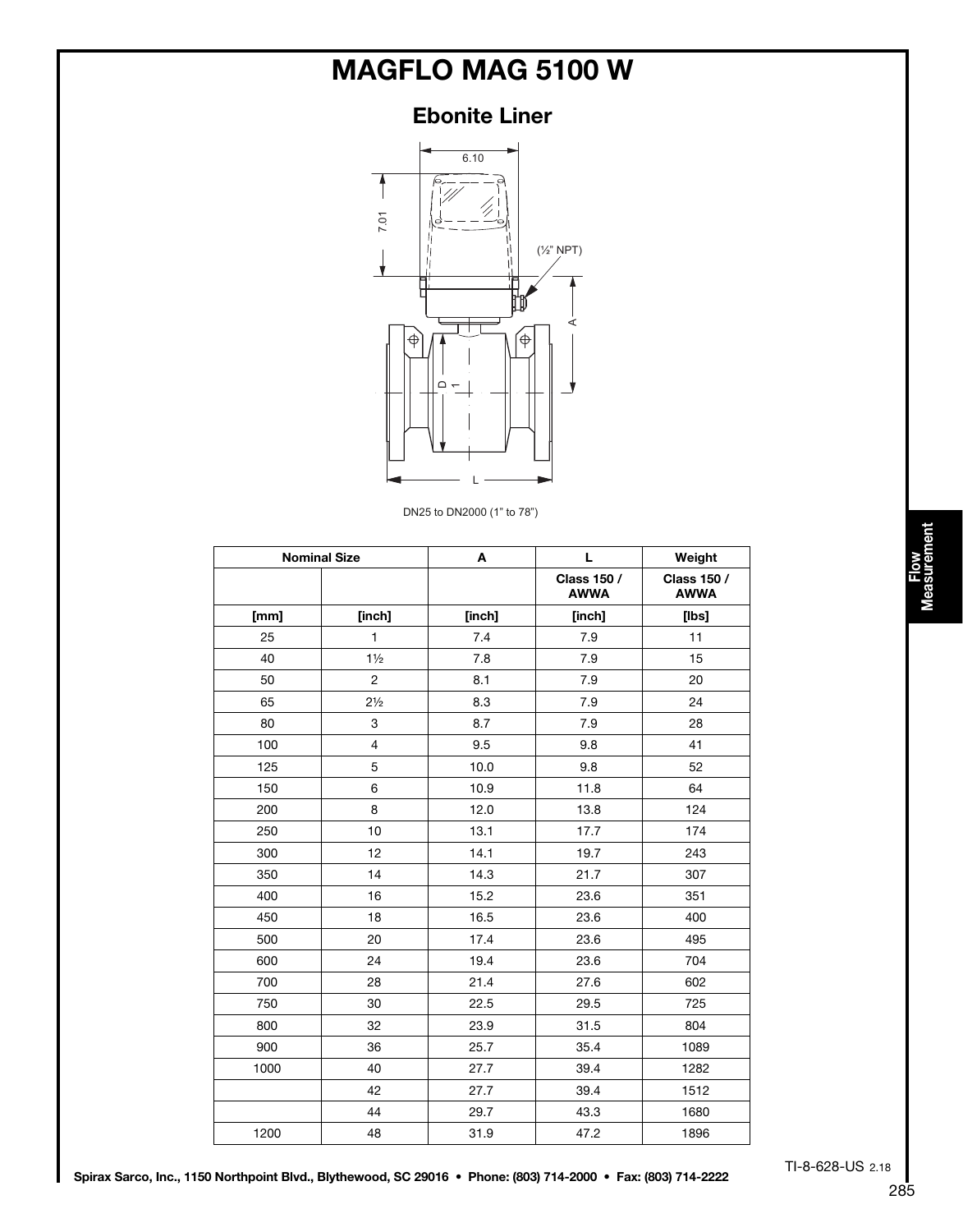$6.10$ 4 7.01 A Dᄀ L





DN15 to DN40 ( $\frac{1}{2}$ " to 1 $\frac{1}{2}$ ") DN50 to DN300 (2" to 12")

DN350 to 1200 (14" to 48")

|      | <b>Nominal Size</b> | A      | L                                 | Weight                            |
|------|---------------------|--------|-----------------------------------|-----------------------------------|
|      |                     |        | <b>Class 150 /</b><br><b>AWWA</b> | <b>Class 150 /</b><br><b>AWWA</b> |
| [mm] | [inch]              | [inch] | [inch]                            | [lbs]                             |
| 15   | $\frac{1}{2}$       | 7.0    | 7.9                               | 11                                |
| 25   | $\mathbf{1}$        | 7.4    | 7.9                               | 11                                |
| 40   | $1\frac{1}{2}$      | 8.0    | 7.9                               | 15                                |
| 50   | 2                   | 8.1    | 7.9                               | 20                                |
| 65   | $2\frac{1}{2}$      | 8.3    | 7.9                               | 24                                |
| 80   | 3                   | 8.7    | 7.9                               | 28                                |
| 100  | $\overline{4}$      | 9.5    | 9.8                               | 41                                |
| 125  | 5                   | 10.0   | 9.8                               | 52                                |
| 150  | 6                   | 10.9   | 11.8                              | 64                                |
| 200  | 8                   | 12.0   | 13.8                              | 124                               |
| 250  | 10                  | 13.1   | 17.7                              | 174                               |
| 300  | 12                  | 14.1   | 19.7                              | 243                               |
| 350  | 14                  | 14.3   | 21.7                              | 307                               |
| 400  | 16                  | 15.2   | 23.6                              | 351                               |
| 450  | 18                  | 16.5   | 23.6                              | 400                               |
| 500  | 20                  | 17.4   | 23.6                              | 495                               |
| 600  | 24                  | 19.4   | 23.6                              | 704                               |
| 700  | 28                  | 21.4   | 27.6                              | 602                               |
| 750  | 30                  | 22.5   | 29.5                              | 725                               |
| 800  | 32                  | 23.9   | 31.5                              | 804                               |
| 900  | 36                  | 25.7   | 35.4                              | 1089                              |
| 1000 | 40                  | 27.7   | 39.4                              | 1282                              |
|      | 42                  | 27.7   | 39.4                              | 1512                              |
|      | 44                  | 29.7   | 43.3                              | 1680                              |
| 1200 | 48                  | 31.9   | 47.2                              | 1896                              |

Flow Measurement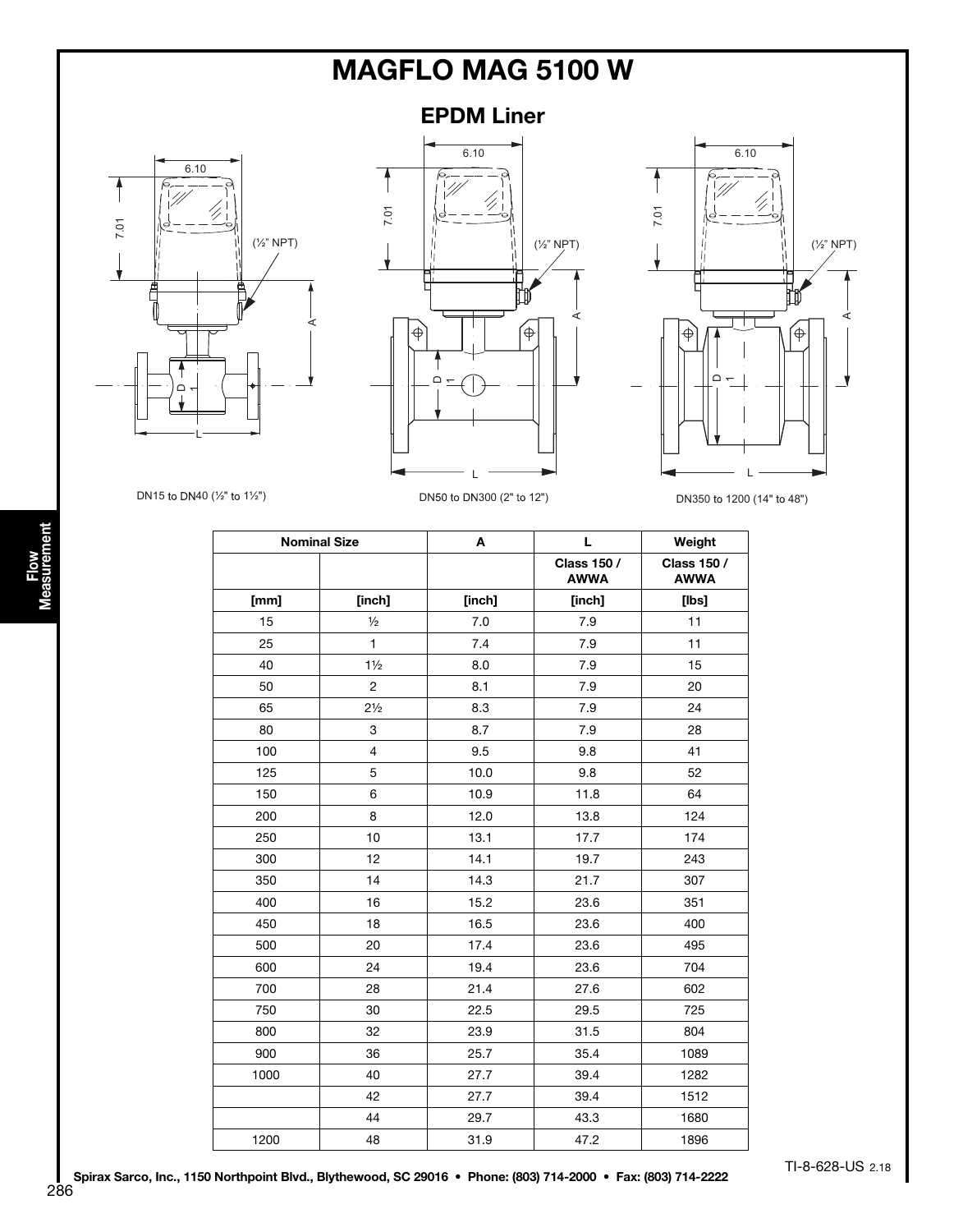| Model Code MAG 5100 W                                         |                |                    |                  |
|---------------------------------------------------------------|----------------|--------------------|------------------|
| <b>DESCRIPTION</b>                                            | SIZE (IN.)     | <b>CODE No</b>     | <b>FLANGE</b>    |
| Sensor MAG 5100 W - Hard Rubber Liner (ebonite)               |                |                    |                  |
| <b>Liner: Ebonite</b>                                         | 1"             | 7ME6580-2DJ14-2AA2 | <b>150# ANSI</b> |
| Electrodes: Hastelloy C                                       | $1\frac{1}{2}$ | 7ME6580-2RJ14-2AA2 | <b>150# ANSI</b> |
| Enclosure: NEMA 4X, NEMA 6*                                   | 2"             | 7ME6580-2YJ14-2AA2 | <b>150# ANSI</b> |
| (3-ft. submersible up to 72 hours)                            | $2\frac{1}{2}$ | 7ME6580-2FJ14-2AA2 | <b>150# ANSI</b> |
| Flange Material: Carbon Steel                                 | 3"             | 7ME6580-3MJ14-2AA2 | <b>150# ANSI</b> |
| Sizes 1" to 24": ANSI 16.5B, Class 150                        | 4"             | 7ME6580-3TJ14-2AA2 | <b>150# ANSI</b> |
| Sizes 28" to 48": AWWA C-207, Class D                         | 5"             | 7ME6580-4BJ14-2AA2 | <b>150# ANSI</b> |
| Max Temp: 158°F (70°C)                                        | 6"             | 7ME6580-4HJ14-2AA2 | <b>150# ANSI</b> |
|                                                               | 8"             | 7ME6580-4PJ14-2AA2 | <b>150# ANSI</b> |
| *NEMA 6P when applying submersible kit part #EC004659         | 10"            | 7ME6580-4VJ14-2AA2 | <b>150# ANSI</b> |
|                                                               | 12"            | 7ME6580-5DJ14-2AA2 | <b>150# ANSI</b> |
| Code numbers in Bold Type indicate items ordinarily in stock. | 14"            | 7ME6580-5KJ14-2AA2 | <b>150# ANSI</b> |
| Consult factory for confirmation.                             | 16"            | 7ME6580-5RJ14-2AA2 | <b>150# ANSI</b> |
|                                                               | 18"            | 7ME6580-5YJ14-2AA2 | <b>150# ANSI</b> |
|                                                               | 20"            | 7ME6580-6FJ14-2AA2 | <b>150# ANSI</b> |
|                                                               | 24"            | 7ME6580-6PJ14-2AA2 | <b>150# ANSI</b> |
|                                                               | 28"            | 7ME6580-6YL14-2AA2 | <b>AWWA</b>      |
|                                                               | 30"            | 7ME6580-7DL14-2AA2 | <b>AWWA</b>      |
|                                                               | 32"            | 7ME6580-7HL14-2AA2 | <b>AWWA</b>      |
|                                                               | 36"            | 7ME6580-7ML14-2AA2 | AWWA             |
|                                                               | 40"            | 7ME6580-7RL14-2AA2 | <b>AWWA</b>      |
|                                                               | 42"            | 7ME6580-7UL14-2AA2 | <b>AWWA</b>      |
|                                                               | 44"            | 7ME6580-7VL14-2AA2 | AWWA             |
|                                                               | 48"            | 7ME6580-8BL14-2AA2 | AWWA             |